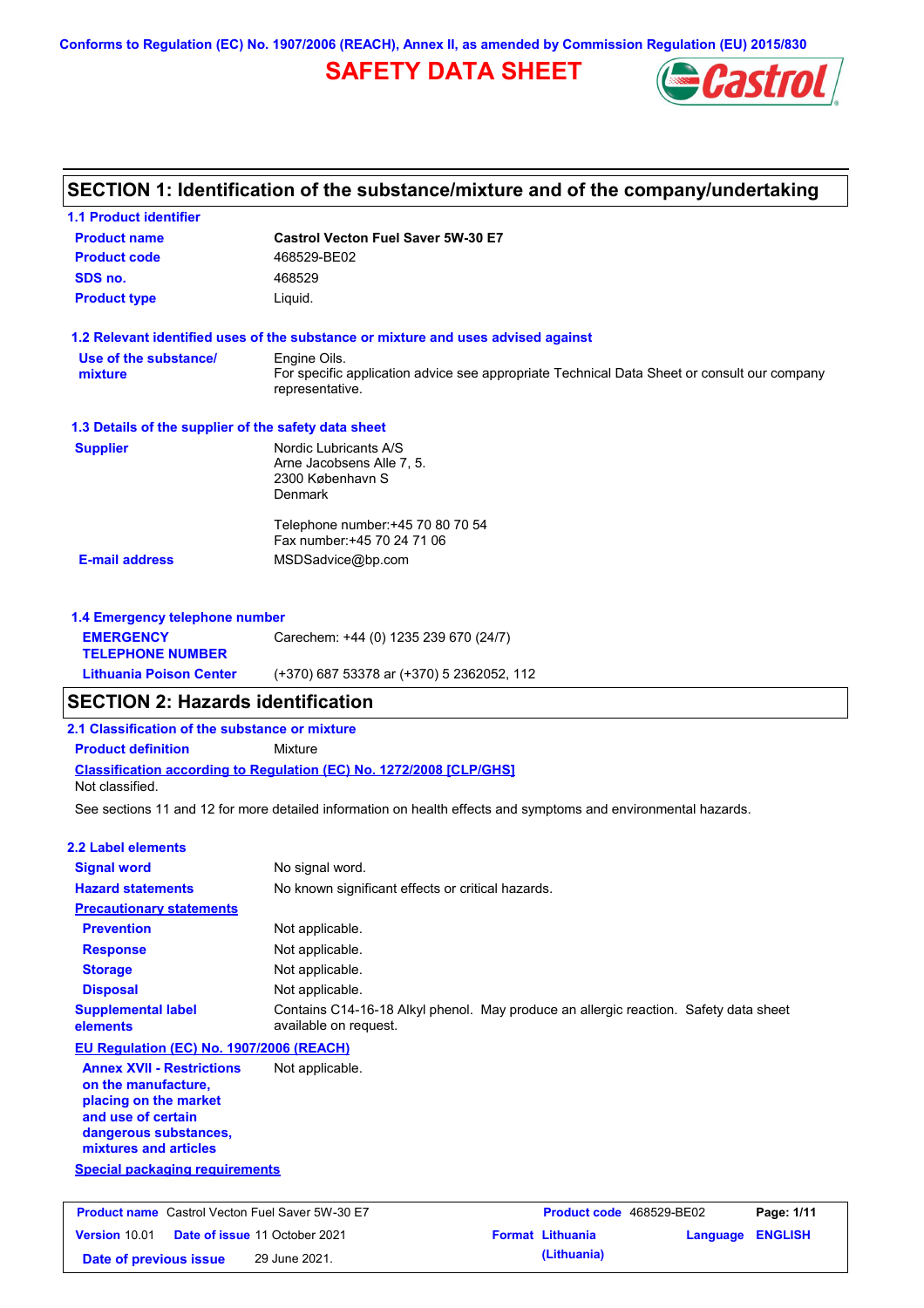#### **Conforms to Regulation (EC) No. 1907/2006 (REACH), Annex II, as amended by Commission Regulation (EU) 2015/830**

## **SECTION 2: Hazards identification**

| Not applicable.                                                                                                                                                                                                                                                                                                                                                               |  |  |
|-------------------------------------------------------------------------------------------------------------------------------------------------------------------------------------------------------------------------------------------------------------------------------------------------------------------------------------------------------------------------------|--|--|
| Not applicable.                                                                                                                                                                                                                                                                                                                                                               |  |  |
|                                                                                                                                                                                                                                                                                                                                                                               |  |  |
| Product does not meet the criteria for PBT or vPvB according to Regulation (EC) No. 1907/2006,<br>Annex XIII.                                                                                                                                                                                                                                                                 |  |  |
| This mixture does not contain any substances that are assessed to be a PBT or a vPvB.                                                                                                                                                                                                                                                                                         |  |  |
| Defatting to the skin.<br><b>USED ENGINE OILS</b><br>Used engine oil may contain hazardous components which have the potential to cause skin<br>cancer.<br>See Toxicological Information, section 11 of this Safety Data Sheet.<br>Experimental data on one or more of the components has been used to determine all or part of<br>the hazard classification of this product. |  |  |
|                                                                                                                                                                                                                                                                                                                                                                               |  |  |

### **SECTION 3: Composition/information on ingredients**

#### **3.2 Mixtures**

Mixture **Product definition**

Highly refined base oil (IP 346 DMSO extract < 3%). Synthetic base stock. Proprietary performance additives.

| <b>Product/ingredient</b><br>name                                                                 | <b>Identifiers</b>                                                                      | $\frac{9}{6}$ | <b>Regulation (EC) No.</b><br>1272/2008 [CLP]                      | <b>Type</b> |
|---------------------------------------------------------------------------------------------------|-----------------------------------------------------------------------------------------|---------------|--------------------------------------------------------------------|-------------|
| Distillates (petroleum), hydrotreated<br>heavy paraffinic                                         | REACH #: 01-2119484627-25<br>EC: 265-157-1<br>CAS: 64742-54-7<br>Index: 649-467-00-8    | ≥25 - ≤50     | Asp. Tox. 1, H304                                                  | [1] [2]     |
| Distillates (petroleum), hydrotreated<br>heavy paraffinic                                         | REACH #: 01-2119484627-25<br>EC: 265-157-1<br>CAS: 64742-54-7<br>Index: 649-467-00-8    | ≥10 - ≤25     | Not classified.                                                    | $[2]$       |
| Base oil - unspecified                                                                            | Varies - See Key to<br>abbreviations                                                    | ≥10 - ≤25     | Not classified.                                                    | $[2]$       |
| Dec-1-ene, trimers, hydrogenated                                                                  | REACH #: 01-2119493949-12<br>$EC: 500-393-3$<br>CAS: 157707-86-3                        | ≥10 - ≤25     | Asp. Tox. 1, H304                                                  | [1] [2]     |
| Distillates (petroleum), solvent-<br>dewaxed heavy paraffinic                                     | REACH #: 01-2119471299-27 ≤3<br>EC: 265-169-7<br>CAS: 64742-65-0<br>Index: 649-474-00-6 |               | Not classified.                                                    | $[2]$       |
| zinc bis[O-(6-methylheptyl)] bis[O-(sec-REACH #: 01-2119543726-33<br>butyl)] bis(dithiophosphate) | EC: 298-577-9<br>CAS: 93819-94-4                                                        | 2.5           | Skin Irrit. 2, H315<br>Eye Dam. 1, H318<br>Aquatic Chronic 2, H411 | [1]         |
| C14-16-18 Alkyl phenol                                                                            | REACH #: 01-2119498288-19                                                               | -≤3           | Skin Sens. 1B, H317<br>STOT RE 2, H373                             | $[1]$       |

**See Section 16 for the full text of the H statements declared above.**

#### Type

[1] Substance classified with a health or environmental hazard

[2] Substance with a workplace exposure limit

[3] Substance meets the criteria for PBT according to Regulation (EC) No. 1907/2006, Annex XIII

[4] Substance meets the criteria for vPvB according to Regulation (EC) No. 1907/2006, Annex XIII

[5] Substance of equivalent concern

[6] Additional disclosure due to company policy

Occupational exposure limits, if available, are listed in Section 8.

| <b>Product name</b> Castrol Vecton Fuel Saver 5W-30 E7 |  | <b>Product code</b> 468529-BE02      |  | Page: 2/11              |                  |  |
|--------------------------------------------------------|--|--------------------------------------|--|-------------------------|------------------|--|
| <b>Version 10.01</b>                                   |  | <b>Date of issue 11 October 2021</b> |  | <b>Format Lithuania</b> | Language ENGLISH |  |
| Date of previous issue                                 |  | 29 June 2021.                        |  | (Lithuania)             |                  |  |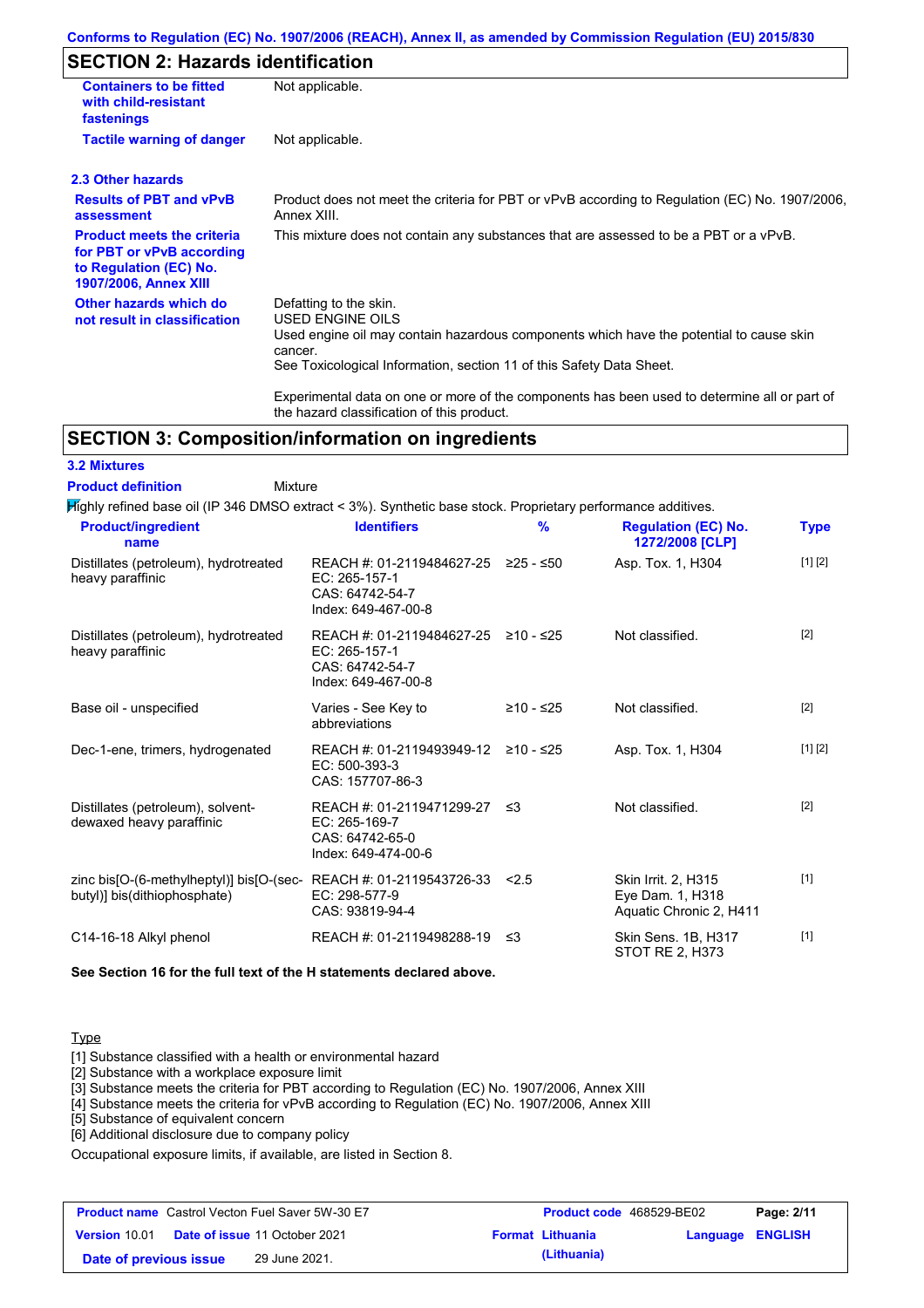## **SECTION 4: First aid measures**

#### Do not induce vomiting unless directed to do so by medical personnel. Get medical attention if symptoms occur. In case of contact, immediately flush eyes with plenty of water for at least 15 minutes. Eyelids should be held away from the eyeball to ensure thorough rinsing. Check for and remove any contact lenses. Get medical attention. **4.1 Description of first aid measures** If inhaled, remove to fresh air. Get medical attention if symptoms occur. **Ingestion Inhalation Eye contact Protection of first-aiders** No action shall be taken involving any personal risk or without suitable training. It may be dangerous to the person providing aid to give mouth-to-mouth resuscitation. **Skin contact** Wash skin thoroughly with soap and water or use recognised skin cleanser. Remove contaminated clothing and shoes. Wash clothing before reuse. Clean shoes thoroughly before reuse. Get medical attention if irritation develops.

#### **4.2 Most important symptoms and effects, both acute and delayed**

See Section 11 for more detailed information on health effects and symptoms.

| <b>Potential acute health effects</b> |                                                                                                                   |
|---------------------------------------|-------------------------------------------------------------------------------------------------------------------|
| <b>Inhalation</b>                     | Vapour inhalation under ambient conditions is not normally a problem due to low vapour<br>pressure.               |
| <b>Ingestion</b>                      | No known significant effects or critical hazards.                                                                 |
| <b>Skin contact</b>                   | Defatting to the skin. May cause skin dryness and irritation.                                                     |
| Eye contact                           | Not classified as an eye irritant. Based on data available for this or related materials.                         |
|                                       | Delayed and immediate effects as well as chronic effects from short and long-term exposure                        |
| <b>Inhalation</b>                     | Overexposure to the inhalation of airborne droplets or aerosols may cause irritation of the<br>respiratory tract. |
| <b>Ingestion</b>                      | Ingestion of large quantities may cause nausea and diarrhoea.                                                     |
| <b>Skin contact</b>                   | Prolonged or repeated contact can defat the skin and lead to irritation and/or dermatitis.                        |
| Eye contact                           | Potential risk of transient stinging or redness if accidental eye contact occurs.                                 |

#### **4.3 Indication of any immediate medical attention and special treatment needed**

| <b>Notes to physician</b>                                 | Treatment should in general be symptomatic and directed to relieving any effects.                                                                                                                                                                                                                                                                                 |  |  |  |  |
|-----------------------------------------------------------|-------------------------------------------------------------------------------------------------------------------------------------------------------------------------------------------------------------------------------------------------------------------------------------------------------------------------------------------------------------------|--|--|--|--|
| <b>SECTION 5: Firefighting measures</b>                   |                                                                                                                                                                                                                                                                                                                                                                   |  |  |  |  |
| 5.1 Extinguishing media                                   |                                                                                                                                                                                                                                                                                                                                                                   |  |  |  |  |
| <b>Suitable extinguishing</b><br>media                    | In case of fire, use foam, dry chemical or carbon dioxide extinguisher or spray.                                                                                                                                                                                                                                                                                  |  |  |  |  |
| <b>Unsuitable extinguishing</b><br>media                  | Do not use water jet. The use of a water jet may cause the fire to spread by splashing the<br>burning product.                                                                                                                                                                                                                                                    |  |  |  |  |
| 5.2 Special hazards arising from the substance or mixture |                                                                                                                                                                                                                                                                                                                                                                   |  |  |  |  |
| <b>Hazards from the</b><br>substance or mixture           | In a fire or if heated, a pressure increase will occur and the container may burst.                                                                                                                                                                                                                                                                               |  |  |  |  |
| <b>Hazardous combustion</b><br>products                   | Combustion products may include the following:<br>carbon oxides (CO, CO <sub>2</sub> ) (carbon monoxide, carbon dioxide)                                                                                                                                                                                                                                          |  |  |  |  |
| <b>5.3 Advice for firefighters</b>                        |                                                                                                                                                                                                                                                                                                                                                                   |  |  |  |  |
| <b>Special precautions for</b><br>fire-fighters           | No action shall be taken involving any personal risk or without suitable training. Promptly<br>isolate the scene by removing all persons from the vicinity of the incident if there is a fire.                                                                                                                                                                    |  |  |  |  |
| <b>Special protective</b><br>equipment for fire-fighters  | Fire-fighters should wear appropriate protective equipment and self-contained breathing<br>apparatus (SCBA) with a full face-piece operated in positive pressure mode. Clothing for fire-<br>fighters (including helmets, protective boots and gloves) conforming to European standard EN<br>469 will provide a basic level of protection for chemical incidents. |  |  |  |  |

### **SECTION 6: Accidental release measures**

#### **6.1 Personal precautions, protective equipment and emergency procedures**

| <b>For non-emergency</b> | No action shall be taken involving any personal risk or without suitable training. Evacuate |
|--------------------------|---------------------------------------------------------------------------------------------|
| personnel                | surrounding areas. Keep unnecessary and unprotected personnel from entering. Do not touch   |
|                          | or walk through spilt material. Floors may be slippery; use care to avoid falling. Put on   |
|                          | appropriate personal protective equipment.                                                  |

| <b>Product name</b> Castrol Vecton Fuel Saver 5W-30 E7 |                                      |                         | <b>Product code</b> 468529-BE02 | Page: 3/11 |
|--------------------------------------------------------|--------------------------------------|-------------------------|---------------------------------|------------|
| <b>Version 10.01</b>                                   | <b>Date of issue 11 October 2021</b> | <b>Format Lithuania</b> | <b>Language ENGLISH</b>         |            |
| Date of previous issue                                 | 29 June 2021.                        | (Lithuania)             |                                 |            |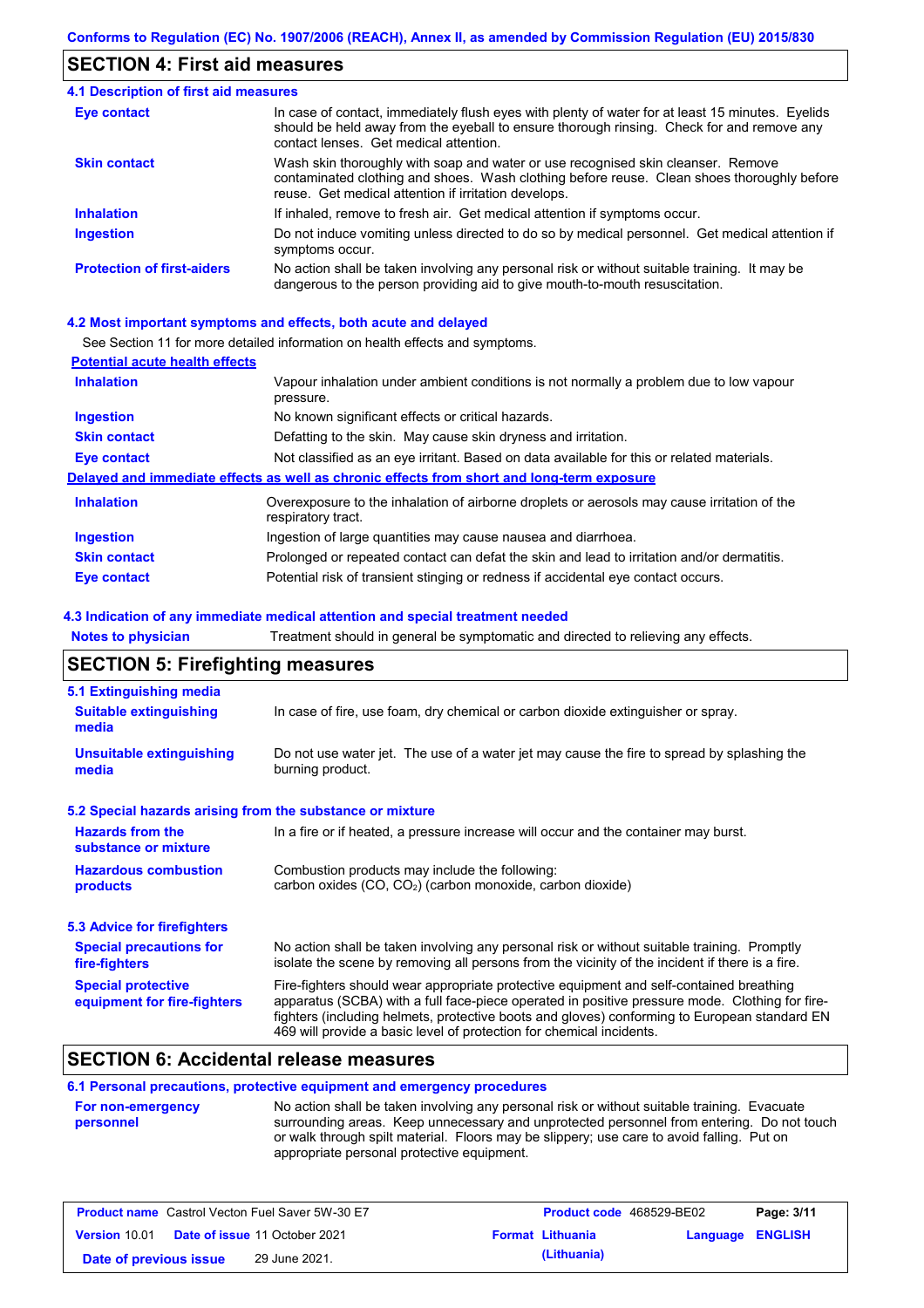## **SECTION 6: Accidental release measures**

| For emergency responders                                 | Entry into a confined space or poorly ventilated area contaminated with vapour, mist or fume is<br>extremely hazardous without the correct respiratory protective equipment and a safe system of<br>work. Wear self-contained breathing apparatus. Wear a suitable chemical protective suit.<br>Chemical resistant boots. See also the information in "For non-emergency personnel".           |
|----------------------------------------------------------|------------------------------------------------------------------------------------------------------------------------------------------------------------------------------------------------------------------------------------------------------------------------------------------------------------------------------------------------------------------------------------------------|
| <b>6.2 Environmental</b><br>precautions                  | Avoid dispersal of spilt material and runoff and contact with soil, waterways, drains and sewers.<br>Inform the relevant authorities if the product has caused environmental pollution (sewers,<br>waterways, soil or air).                                                                                                                                                                    |
| 6.3 Methods and material for containment and cleaning up |                                                                                                                                                                                                                                                                                                                                                                                                |
| <b>Small spill</b>                                       | Stop leak if without risk. Move containers from spill area. Absorb with an inert material and<br>place in an appropriate waste disposal container. Dispose of via a licensed waste disposal<br>contractor.                                                                                                                                                                                     |
| Large spill                                              | Stop leak if without risk. Move containers from spill area. Prevent entry into sewers, water<br>courses, basements or confined areas. Contain and collect spillage with non-combustible,<br>absorbent material e.g. sand, earth, vermiculite or diatomaceous earth and place in container<br>for disposal according to local regulations. Dispose of via a licensed waste disposal contractor. |
| 6.4 Reference to other<br><b>sections</b>                | See Section 1 for emergency contact information.<br>See Section 5 for firefighting measures.<br>See Section 8 for information on appropriate personal protective equipment.<br>See Section 12 for environmental precautions.<br>See Section 13 for additional waste treatment information.                                                                                                     |

## **SECTION 7: Handling and storage**

| 7.1 Precautions for safe handling                                                    |                                                                                                                                                                                                                                                                                                                                                                                                                                                                                          |
|--------------------------------------------------------------------------------------|------------------------------------------------------------------------------------------------------------------------------------------------------------------------------------------------------------------------------------------------------------------------------------------------------------------------------------------------------------------------------------------------------------------------------------------------------------------------------------------|
| <b>Protective measures</b>                                                           | Put on appropriate personal protective equipment.                                                                                                                                                                                                                                                                                                                                                                                                                                        |
| <b>Advice on general</b><br>occupational hygiene                                     | Eating, drinking and smoking should be prohibited in areas where this material is handled.<br>stored and processed. Wash thoroughly after handling. Remove contaminated clothing and<br>protective equipment before entering eating areas. See also Section 8 for additional<br>information on hygiene measures.                                                                                                                                                                         |
| <b>7.2 Conditions for safe</b><br>storage, including any<br><i>incompatibilities</i> | Store in accordance with local requiations. Store in a dry, cool and well-ventilated area, away<br>from incompatible materials (see Section 10). Keep away from heat and direct sunlight. Keep<br>container tightly closed and sealed until ready for use. Containers that have been opened must<br>be carefully resealed and kept upright to prevent leakage. Store and use only in equipment/<br>containers designed for use with this product. Do not store in unlabelled containers. |
| <b>Not suitable</b>                                                                  | Prolonged exposure to elevated temperature.                                                                                                                                                                                                                                                                                                                                                                                                                                              |
| 7.3 Specific end use(s)                                                              |                                                                                                                                                                                                                                                                                                                                                                                                                                                                                          |
| <b>Recommendations</b>                                                               | See section 1.2 and Exposure scenarios in annex, if applicable.                                                                                                                                                                                                                                                                                                                                                                                                                          |

## **SECTION 8: Exposure controls/personal protection**

| <b>Occupational exposure limits</b>                          | No exposure limit value known.<br><b>Exposure limit values</b>                                                                                                                                     |  |  |
|--------------------------------------------------------------|----------------------------------------------------------------------------------------------------------------------------------------------------------------------------------------------------|--|--|
| <b>Product/ingredient name</b>                               |                                                                                                                                                                                                    |  |  |
| Distillates (petroleum), hydrotreated heavy paraffinic       | Lithuanian Hygiene Standard HN 23 (Lithuania).<br>TWA: 1 mg/m <sup>3</sup> 8 hours. Issued/Revised: 12/2001 Form: Mist<br>STEL: 3 mg/m <sup>3</sup> 15 minutes. Issued/Revised: 12/2001 Form: Mist |  |  |
| Distillates (petroleum), hydrotreated heavy paraffinic       | Lithuanian Hygiene Standard HN 23 (Lithuania).<br>TWA: 1 mg/m <sup>3</sup> 8 hours. Issued/Revised: 12/2001 Form: Mist<br>STEL: 3 mg/m <sup>3</sup> 15 minutes. Issued/Revised: 12/2001 Form: Mist |  |  |
| Base oil - unspecified                                       | Lithuanian Hygiene Standard HN 23 (Lithuania).<br>TWA: 1 mg/m <sup>3</sup> 8 hours. Issued/Revised: 12/2001 Form: Mist<br>STEL: 3 mg/m <sup>3</sup> 15 minutes. Issued/Revised: 12/2001 Form: Mist |  |  |
| Dec-1-ene, trimers, hydrogenated                             | Lithuanian Hygiene Standard HN 23 (Lithuania).<br>TWA: 1 mg/m <sup>3</sup> 8 hours. Issued/Revised: 12/2001 Form: Mist<br>STEL: 3 mg/m <sup>3</sup> 15 minutes. Issued/Revised: 12/2001 Form: Mist |  |  |
| Distillates (petroleum), solvent-dewaxed heavy<br>paraffinic | Lithuanian Hygiene Standard HN 23 (Lithuania).                                                                                                                                                     |  |  |
|                                                              | TWA: 1 mg/m <sup>3</sup> 8 hours. Issued/Revised: 12/2001 Form: Mist<br>STEL: 3 mg/m <sup>3</sup> 15 minutes. Issued/Revised: 12/2001 Form: Mist                                                   |  |  |
| <b>Product name</b> Castrol Vecton Fuel Saver 5W-30 E7       | Page: 4/11<br>Product code 468529-BE02                                                                                                                                                             |  |  |
| Version 10.01<br>Date of issue 11 October 2021               | <b>Format Lithuania</b><br><b>ENGLISH</b><br>Language                                                                                                                                              |  |  |
| 29 June 2021.<br>Date of previous issue                      | (Lithuania)                                                                                                                                                                                        |  |  |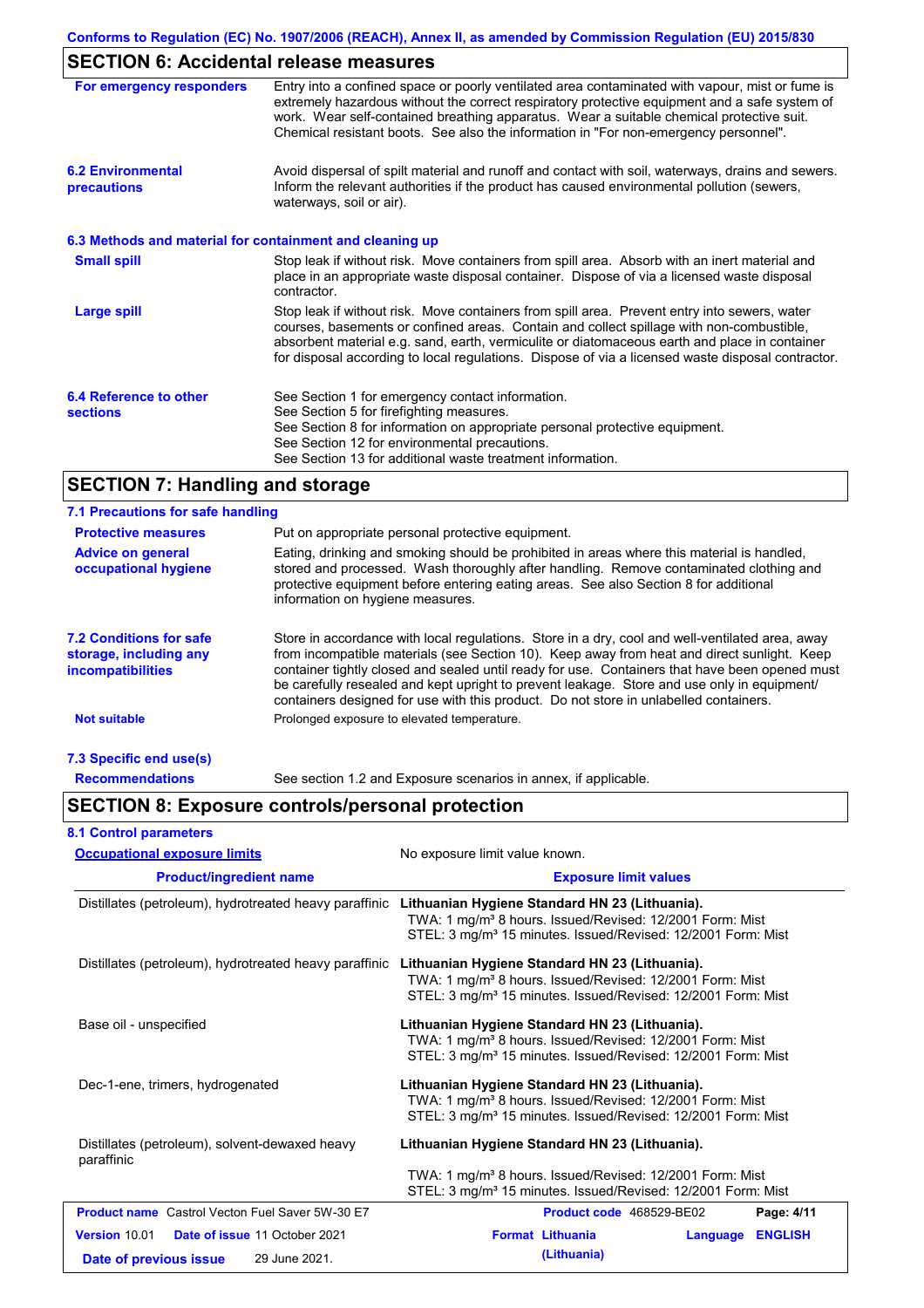## **SECTION 8: Exposure controls/personal protection**

Whilst specific OELs for certain components may be shown in this section, other components may be present in any mist, vapour or dust produced. Therefore, the specific OELs may not be applicable to the product as a whole and are provided for guidance only.

| <b>Recommended monitoring</b><br>procedures                    | If this product contains ingredients with exposure limits, personal, workplace atmosphere or<br>biological monitoring may be required to determine the effectiveness of the ventilation or other<br>control measures and/or the necessity to use respiratory protective equipment. Reference<br>should be made to monitoring standards, such as the following: European Standard EN 689 |                                                                                                                                                                                                                                                                                                                                                                                                                                                                                                                                                                                                                                                                                                                                                                                                     |            |  |
|----------------------------------------------------------------|-----------------------------------------------------------------------------------------------------------------------------------------------------------------------------------------------------------------------------------------------------------------------------------------------------------------------------------------------------------------------------------------|-----------------------------------------------------------------------------------------------------------------------------------------------------------------------------------------------------------------------------------------------------------------------------------------------------------------------------------------------------------------------------------------------------------------------------------------------------------------------------------------------------------------------------------------------------------------------------------------------------------------------------------------------------------------------------------------------------------------------------------------------------------------------------------------------------|------------|--|
|                                                                | the determination of hazardous substances will also be required.                                                                                                                                                                                                                                                                                                                        | (Workplace atmospheres - Guidance for the assessment of exposure by inhalation to chemical<br>agents for comparison with limit values and measurement strategy) European Standard EN<br>14042 (Workplace atmospheres - Guide for the application and use of procedures for the<br>assessment of exposure to chemical and biological agents) European Standard EN 482<br>(Workplace atmospheres - General requirements for the performance of procedures for the<br>measurement of chemical agents) Reference to national guidance documents for methods for                                                                                                                                                                                                                                         |            |  |
| <b>Derived No Effect Level</b><br>No DNELs/DMELs available.    |                                                                                                                                                                                                                                                                                                                                                                                         |                                                                                                                                                                                                                                                                                                                                                                                                                                                                                                                                                                                                                                                                                                                                                                                                     |            |  |
| <b>Predicted No Effect Concentration</b><br>No PNECs available |                                                                                                                                                                                                                                                                                                                                                                                         |                                                                                                                                                                                                                                                                                                                                                                                                                                                                                                                                                                                                                                                                                                                                                                                                     |            |  |
| <b>8.2 Exposure controls</b>                                   |                                                                                                                                                                                                                                                                                                                                                                                         |                                                                                                                                                                                                                                                                                                                                                                                                                                                                                                                                                                                                                                                                                                                                                                                                     |            |  |
| <b>Appropriate engineering</b><br><b>controls</b>              | concentrations below their respective occupational exposure limits.<br>kept in good condition and properly maintained.<br>ensure that all items of personal protective equipment are compatible.                                                                                                                                                                                        | Provide exhaust ventilation or other engineering controls to keep the relevant airborne<br>All activities involving chemicals should be assessed for their risks to health, to ensure<br>exposures are adequately controlled. Personal protective equipment should only be considered<br>after other forms of control measures (e.g. engineering controls) have been suitably evaluated.<br>Personal protective equipment should conform to appropriate standards, be suitable for use, be<br>Your supplier of personal protective equipment should be consulted for advice on selection and<br>appropriate standards. For further information contact your national organisation for standards.<br>The final choice of protective equipment will depend upon a risk assessment. It is important to |            |  |
| <b>Individual protection measures</b>                          |                                                                                                                                                                                                                                                                                                                                                                                         |                                                                                                                                                                                                                                                                                                                                                                                                                                                                                                                                                                                                                                                                                                                                                                                                     |            |  |
| <b>Hygiene measures</b>                                        | stations and safety showers are close to the workstation location.                                                                                                                                                                                                                                                                                                                      | Wash hands, forearms and face thoroughly after handling chemical products, before eating,<br>smoking and using the lavatory and at the end of the working period. Ensure that eyewash                                                                                                                                                                                                                                                                                                                                                                                                                                                                                                                                                                                                               |            |  |
| <b>Respiratory protection</b>                                  | In case of insufficient ventilation, wear suitable respiratory equipment.<br>of the working conditions.                                                                                                                                                                                                                                                                                 | The correct choice of respiratory protection depends upon the chemicals being handled, the<br>conditions of work and use, and the condition of the respiratory equipment. Safety procedures<br>should be developed for each intended application. Respiratory protection equipment should<br>therefore be chosen in consultation with the supplier/manufacturer and with a full assessment                                                                                                                                                                                                                                                                                                                                                                                                          |            |  |
| <b>Eye/face protection</b>                                     | Safety glasses with side shields.                                                                                                                                                                                                                                                                                                                                                       |                                                                                                                                                                                                                                                                                                                                                                                                                                                                                                                                                                                                                                                                                                                                                                                                     |            |  |
| <b>Skin protection</b>                                         |                                                                                                                                                                                                                                                                                                                                                                                         |                                                                                                                                                                                                                                                                                                                                                                                                                                                                                                                                                                                                                                                                                                                                                                                                     |            |  |
| <b>Hand protection</b>                                         | <b>General Information:</b>                                                                                                                                                                                                                                                                                                                                                             |                                                                                                                                                                                                                                                                                                                                                                                                                                                                                                                                                                                                                                                                                                                                                                                                     |            |  |
|                                                                |                                                                                                                                                                                                                                                                                                                                                                                         | Because specific work environments and material handling practices vary, safety procedures<br>should be developed for each intended application. The correct choice of protective gloves<br>depends upon the chemicals being handled, and the conditions of work and use. Most gloves<br>provide protection for only a limited time before they must be discarded and replaced (even the<br>best chemically resistant gloves will break down after repeated chemical exposures).                                                                                                                                                                                                                                                                                                                    |            |  |
|                                                                | a full assessment of the working conditions.                                                                                                                                                                                                                                                                                                                                            | Gloves should be chosen in consultation with the supplier / manufacturer and taking account of                                                                                                                                                                                                                                                                                                                                                                                                                                                                                                                                                                                                                                                                                                      |            |  |
|                                                                | Recommended: Nitrile gloves.<br><b>Breakthrough time:</b>                                                                                                                                                                                                                                                                                                                               |                                                                                                                                                                                                                                                                                                                                                                                                                                                                                                                                                                                                                                                                                                                                                                                                     |            |  |
|                                                                | Our recommendations on the selection of gloves are as follows:                                                                                                                                                                                                                                                                                                                          | Breakthrough time data are generated by glove manufacturers under laboratory test conditions<br>and represent how long a glove can be expected to provide effective permeation resistance. It<br>is important when following breakthrough time recommendations that actual workplace<br>conditions are taken into account. Always consult with your glove supplier for up-to-date<br>technical information on breakthrough times for the recommended glove type.                                                                                                                                                                                                                                                                                                                                    |            |  |
|                                                                | Continuous contact:                                                                                                                                                                                                                                                                                                                                                                     |                                                                                                                                                                                                                                                                                                                                                                                                                                                                                                                                                                                                                                                                                                                                                                                                     |            |  |
|                                                                |                                                                                                                                                                                                                                                                                                                                                                                         | Gloves with a minimum breakthrough time of 240 minutes, or >480 minutes if suitable gloves                                                                                                                                                                                                                                                                                                                                                                                                                                                                                                                                                                                                                                                                                                          |            |  |
| <b>Product name</b> Castrol Vecton Fuel Saver 5W-30 E7         |                                                                                                                                                                                                                                                                                                                                                                                         | Product code 468529-BE02                                                                                                                                                                                                                                                                                                                                                                                                                                                                                                                                                                                                                                                                                                                                                                            | Page: 5/11 |  |

| <b>Product name</b> Castrol Vecton Fuel Saver 500-30 E |  | <b>Product code</b> 468529-BE02 |  | Page: 5/11              |                  |  |
|--------------------------------------------------------|--|---------------------------------|--|-------------------------|------------------|--|
| <b>Version 10.01 Date of issue 11 October 2021</b>     |  |                                 |  | <b>Format Lithuania</b> | Language ENGLISH |  |
| Date of previous issue                                 |  | 29 June 2021.                   |  | (Lithuania)             |                  |  |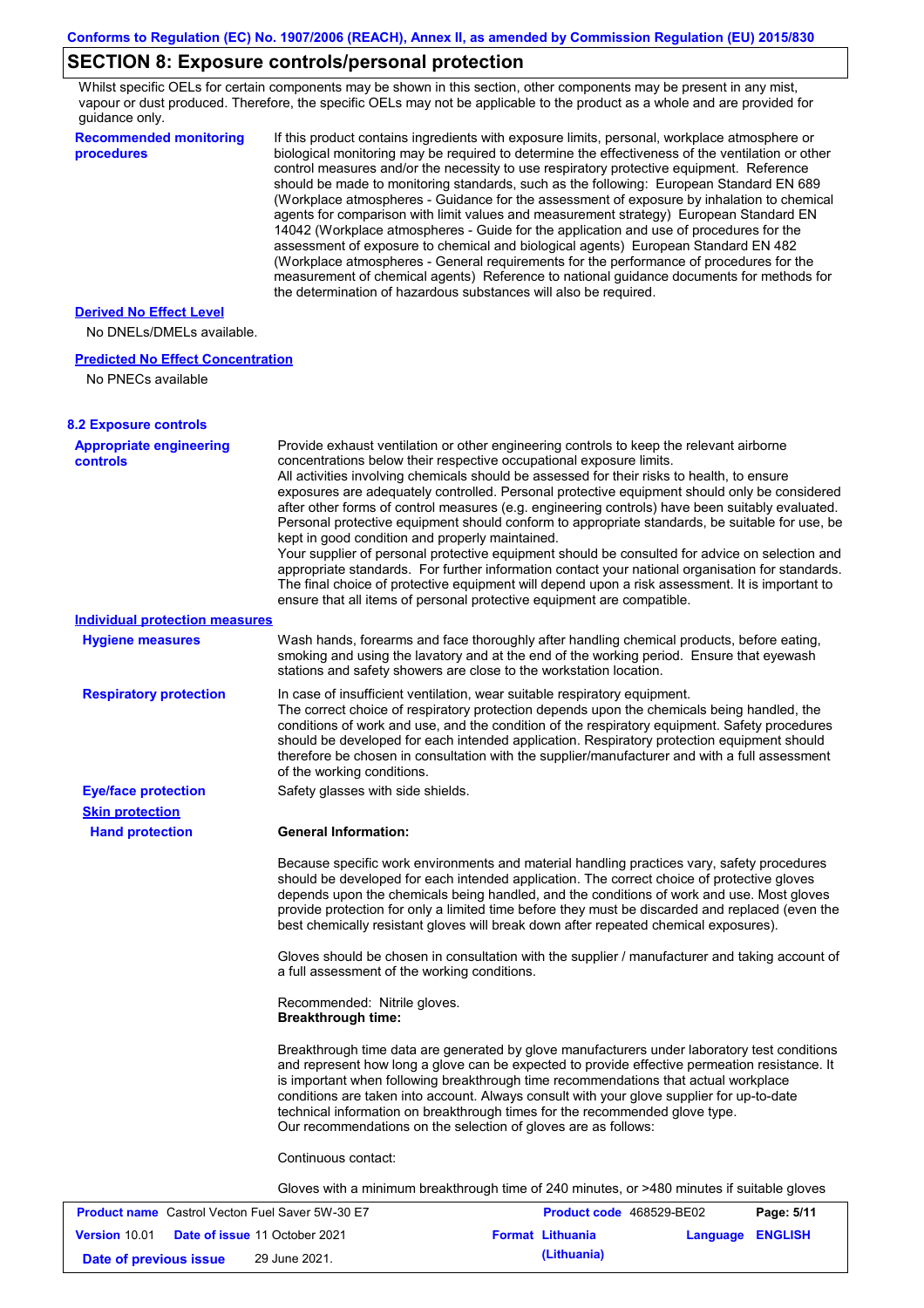# **SECTION 8: Exposure controls/personal protection**

|                                           | can be obtained.                                                                                                                                                                                                                                                                                                                                                                                                                                                                                                                                                                                                                                                 |
|-------------------------------------------|------------------------------------------------------------------------------------------------------------------------------------------------------------------------------------------------------------------------------------------------------------------------------------------------------------------------------------------------------------------------------------------------------------------------------------------------------------------------------------------------------------------------------------------------------------------------------------------------------------------------------------------------------------------|
|                                           | If suitable gloves are not available to offer that level of protection, gloves with shorter<br>breakthrough times may be acceptable as long as appropriate glove maintenance and<br>replacement regimes are determined and adhered to.                                                                                                                                                                                                                                                                                                                                                                                                                           |
|                                           | Short-term / splash protection:                                                                                                                                                                                                                                                                                                                                                                                                                                                                                                                                                                                                                                  |
|                                           | Recommended breakthrough times as above.<br>It is recognised that for short-term, transient exposures, gloves with shorter breakthrough times<br>may commonly be used. Therefore, appropriate maintenance and replacement regimes must<br>be determined and rigorously followed.                                                                                                                                                                                                                                                                                                                                                                                 |
|                                           | <b>Glove Thickness:</b>                                                                                                                                                                                                                                                                                                                                                                                                                                                                                                                                                                                                                                          |
|                                           | For general applications, we recommend gloves with a thickness typically greater than 0.35 mm.                                                                                                                                                                                                                                                                                                                                                                                                                                                                                                                                                                   |
|                                           | It should be emphasised that glove thickness is not necessarily a good predictor of glove<br>resistance to a specific chemical, as the permeation efficiency of the glove will be dependent<br>on the exact composition of the glove material. Therefore, glove selection should also be based<br>on consideration of the task requirements and knowledge of breakthrough times.<br>Glove thickness may also vary depending on the glove manufacturer, the glove type and the<br>glove model. Therefore, the manufacturers' technical data should always be taken into account<br>to ensure selection of the most appropriate glove for the task.                |
|                                           | Note: Depending on the activity being conducted, gloves of varying thickness may be required<br>for specific tasks. For example:                                                                                                                                                                                                                                                                                                                                                                                                                                                                                                                                 |
|                                           | • Thinner gloves (down to 0.1 mm or less) may be required where a high degree of manual<br>dexterity is needed. However, these gloves are only likely to give short duration protection and<br>would normally be just for single use applications, then disposed of.                                                                                                                                                                                                                                                                                                                                                                                             |
|                                           | • Thicker gloves (up to 3 mm or more) may be required where there is a mechanical (as well<br>as a chemical) risk i.e. where there is abrasion or puncture potential.                                                                                                                                                                                                                                                                                                                                                                                                                                                                                            |
| <b>Skin and body</b>                      | Use of protective clothing is good industrial practice.<br>Personal protective equipment for the body should be selected based on the task being<br>performed and the risks involved and should be approved by a specialist before handling this<br>product.<br>Cotton or polyester/cotton overalls will only provide protection against light superficial<br>contamination that will not soak through to the skin. Overalls should be laundered on a regular<br>basis. When the risk of skin exposure is high (e.g. when cleaning up spillages or if there is a<br>risk of splashing) then chemical resistant aprons and/or impervious chemical suits and boots |
| <b>Refer to standards:</b>                | will be required.                                                                                                                                                                                                                                                                                                                                                                                                                                                                                                                                                                                                                                                |
|                                           | Respiratory protection: EN 529<br>Gloves: EN 420, EN 374<br>Eye protection: EN 166<br>Filtering half-mask: EN 149<br>Filtering half-mask with valve: EN 405<br>Half-mask: EN 140 plus filter<br>Full-face mask: EN 136 plus filter<br>Particulate filters: EN 143<br>Gas/combined filters: EN 14387                                                                                                                                                                                                                                                                                                                                                              |
| <b>Environmental exposure</b><br>controls | Emissions from ventilation or work process equipment should be checked to ensure they<br>comply with the requirements of environmental protection legislation. In some cases, fume<br>scrubbers, filters or engineering modifications to the process equipment will be necessary to<br>reduce emissions to acceptable levels.                                                                                                                                                                                                                                                                                                                                    |

# **9.1 Information on basic physical and chemical properties**

| <b>Appearance</b>                   |                 |
|-------------------------------------|-----------------|
| <b>Physical state</b>               | Liguid.         |
| <b>Colour</b>                       | Amber. [Light]  |
| <b>Odour</b>                        | Not available.  |
| <b>Odour threshold</b>              | Not available.  |
| pH                                  | Not applicable. |
| <b>Melting point/freezing point</b> | Not available.  |

| <b>Product name</b> Castrol Vecton Fuel Saver 5W-30 E7 |  | <b>Product code</b> 468529-BE02      |  | Page: 6/11              |                  |  |
|--------------------------------------------------------|--|--------------------------------------|--|-------------------------|------------------|--|
| <b>Version 10.01</b>                                   |  | <b>Date of issue 11 October 2021</b> |  | <b>Format Lithuania</b> | Language ENGLISH |  |
| Date of previous issue                                 |  | 29 June 2021.                        |  | (Lithuania)             |                  |  |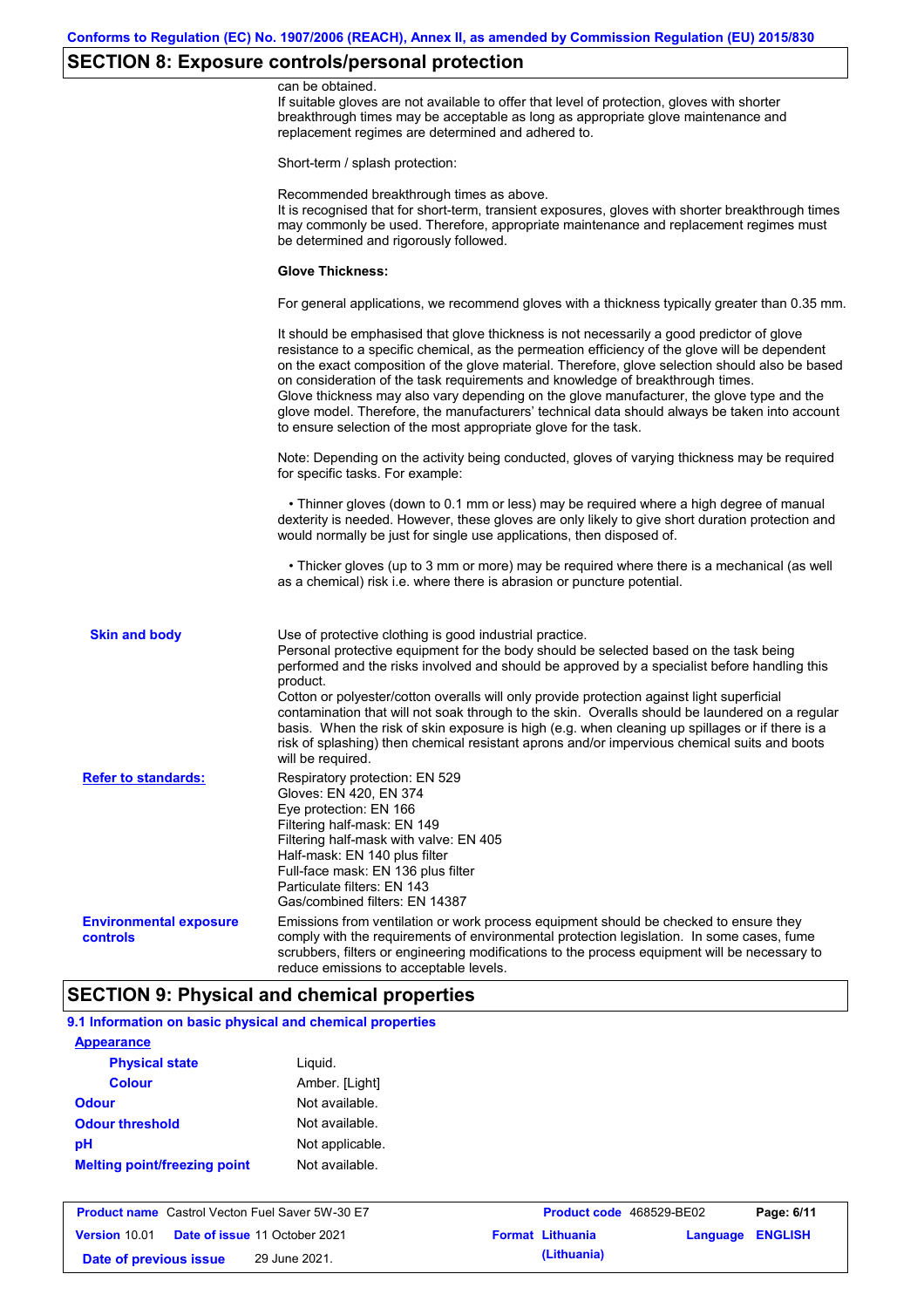# **SECTION 9: Physical and chemical properties**

| Initial boiling point and boiling<br>range             | Not available.                                                                                                                              |
|--------------------------------------------------------|---------------------------------------------------------------------------------------------------------------------------------------------|
| <b>Pour point</b>                                      | $-51 °C$                                                                                                                                    |
| <b>Flash point</b>                                     | Closed cup: $220^{\circ}$ C (428 $^{\circ}$ F)                                                                                              |
| <b>Evaporation rate</b>                                | Not available.                                                                                                                              |
| <b>Flammability (solid, gas)</b>                       | Not available.                                                                                                                              |
| <b>Upper/lower flammability or</b><br>explosive limits | Not available.                                                                                                                              |
| <b>Vapour pressure</b>                                 | Not available.                                                                                                                              |
| <b>Vapour density</b>                                  | Not available.                                                                                                                              |
| <b>Relative density</b>                                | Not available.                                                                                                                              |
| <b>Density</b>                                         | <1000 kg/m <sup>3</sup> (<1 g/cm <sup>3</sup> ) at 15 <sup>°</sup> C                                                                        |
| <b>Solubility(ies)</b>                                 | insoluble in water.                                                                                                                         |
| <b>Partition coefficient: n-octanol/</b><br>water      | Not available.                                                                                                                              |
| <b>Auto-ignition temperature</b>                       | Not available.                                                                                                                              |
| <b>Decomposition temperature</b>                       | Not available.                                                                                                                              |
| <b>Viscosity</b>                                       | Kinematic: 72.4 mm <sup>2</sup> /s (72.4 cSt) at $40^{\circ}$ C<br>Kinematic: 11.9 to 12.44 mm <sup>2</sup> /s (11.9 to 12.44 cSt) at 100°C |
| <b>Explosive properties</b>                            | Not available.                                                                                                                              |
| <b>Oxidising properties</b>                            | Not available.                                                                                                                              |

#### **9.2 Other information**

No additional information.

## **SECTION 10: Stability and reactivity**

| <b>10.1 Reactivity</b>                            | No specific test data available for this product. Refer to Conditions to avoid and Incompatible<br>materials for additional information.                                |
|---------------------------------------------------|-------------------------------------------------------------------------------------------------------------------------------------------------------------------------|
| <b>10.2 Chemical stability</b>                    | The product is stable.                                                                                                                                                  |
| <b>10.3 Possibility of</b><br>hazardous reactions | Under normal conditions of storage and use, hazardous reactions will not occur.<br>Under normal conditions of storage and use, hazardous polymerisation will not occur. |
| <b>10.4 Conditions to avoid</b>                   | Avoid all possible sources of ignition (spark or flame).                                                                                                                |
| <b>10.5 Incompatible materials</b>                | Reactive or incompatible with the following materials: oxidising materials.                                                                                             |
| <b>10.6 Hazardous</b><br>decomposition products   | Under normal conditions of storage and use, hazardous decomposition products should not be<br>produced.                                                                 |

## **SECTION 11: Toxicological information**

### **11.1 Information on toxicological effects**

#### **Acute toxicity estimates**

| <b>Product/ingredient name</b>                                                                                                    |  | Oral (mg/<br>kg) | <b>Dermal</b><br>(mg/kg) | <b>Inhalation</b><br>(gases)<br>(ppm) | <b>Inhalation</b><br>(vapours)<br>(mg/l) | <b>Inhalation</b><br>(dusts)<br>and mists)<br>(mg/l) |                |
|-----------------------------------------------------------------------------------------------------------------------------------|--|------------------|--------------------------|---------------------------------------|------------------------------------------|------------------------------------------------------|----------------|
| Phosphorodithioic acid, mixed O,O-bis(sec-Bu and<br>isooctyl) esters, zinc salts                                                  |  | 2500<br>2500     | N/A<br>N/A               | N/A                                   | N/A<br>N/A                               | N/A                                                  |                |
| Long chain alkyl phenol<br>Routes of entry anticipated: Dermal, Inhalation.<br><b>Information on likely</b><br>routes of exposure |  |                  |                          | N/A                                   |                                          | N/A                                                  |                |
| <b>Potential acute health effects</b>                                                                                             |  |                  |                          |                                       |                                          |                                                      |                |
| <b>Inhalation</b><br>Vapour inhalation under ambient conditions is not normally a problem due to low vapour<br>pressure.          |  |                  |                          |                                       |                                          |                                                      |                |
| <b>Ingestion</b><br>No known significant effects or critical hazards.                                                             |  |                  |                          |                                       |                                          |                                                      |                |
| <b>Skin contact</b><br>Defatting to the skin. May cause skin dryness and irritation.                                              |  |                  |                          |                                       |                                          |                                                      |                |
| <b>Product name</b> Castrol Vecton Fuel Saver 5W-30 E7                                                                            |  |                  |                          | <b>Product code</b> 468529-BE02       |                                          |                                                      | Page: 7/11     |
| Version 10.01<br>Date of issue 11 October 2021<br>29 June 2021.<br>Date of previous issue                                         |  |                  |                          | <b>Format Lithuania</b>               | Language                                 |                                                      | <b>ENGLISH</b> |
|                                                                                                                                   |  |                  |                          | (Lithuania)                           |                                          |                                                      |                |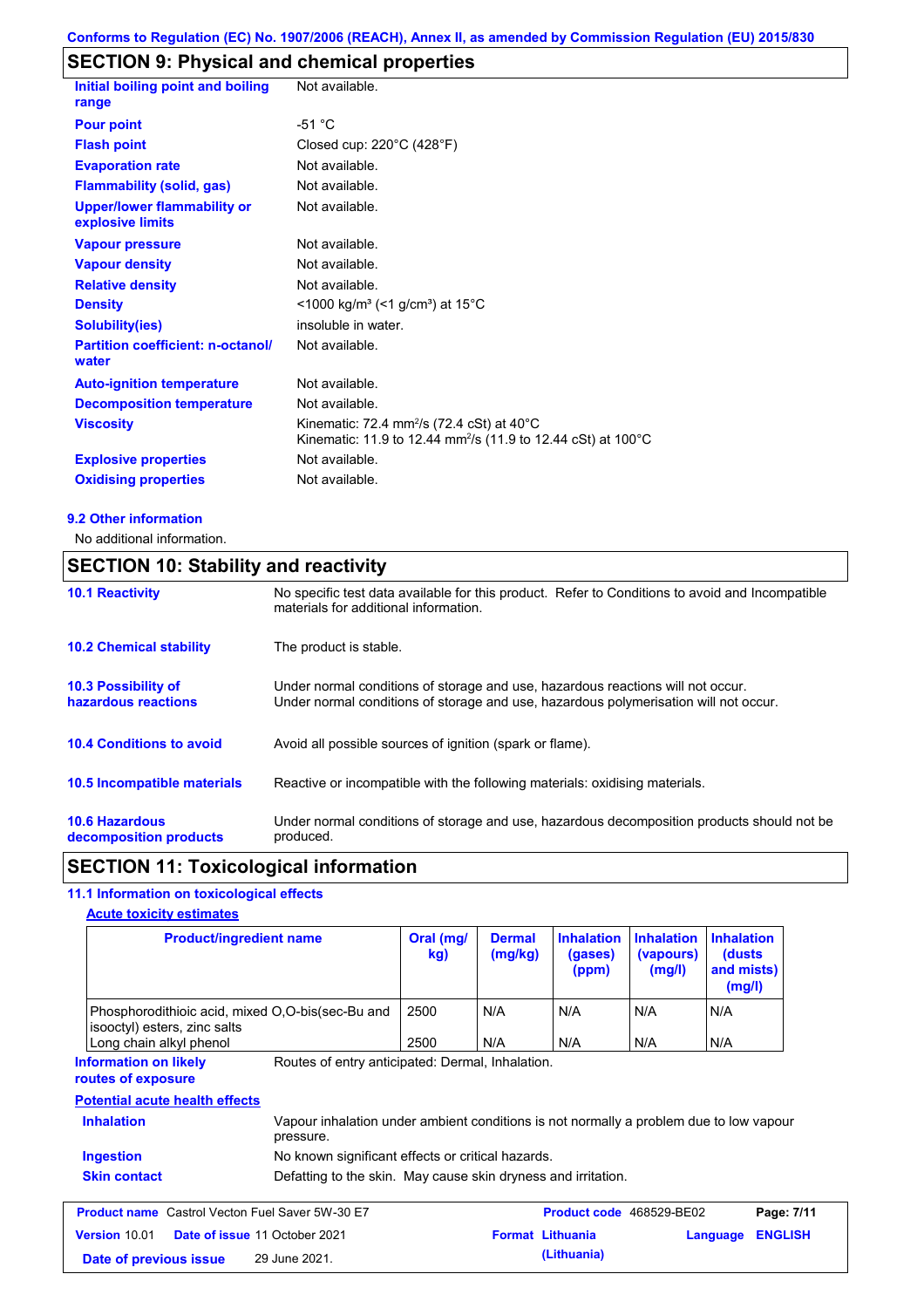# **SECTION 11: Toxicological information**

| <b>Eye contact</b>                      | Not classified as an eye irritant. Based on data available for this or related materials.                                                                                                                                                                                                                                                                                                                |
|-----------------------------------------|----------------------------------------------------------------------------------------------------------------------------------------------------------------------------------------------------------------------------------------------------------------------------------------------------------------------------------------------------------------------------------------------------------|
|                                         | <b>Symptoms related to the physical, chemical and toxicological characteristics</b>                                                                                                                                                                                                                                                                                                                      |
| <b>Inhalation</b>                       | No specific data.                                                                                                                                                                                                                                                                                                                                                                                        |
| Ingestion                               | No specific data.                                                                                                                                                                                                                                                                                                                                                                                        |
| <b>Skin contact</b>                     | Adverse symptoms may include the following:<br>irritation<br>dryness<br>cracking                                                                                                                                                                                                                                                                                                                         |
| <b>Eye contact</b>                      | No specific data.                                                                                                                                                                                                                                                                                                                                                                                        |
|                                         | Delayed and immediate effects as well as chronic effects from short and long-term exposure                                                                                                                                                                                                                                                                                                               |
| <b>Inhalation</b>                       | Overexposure to the inhalation of airborne droplets or aerosols may cause irritation of the<br>respiratory tract.                                                                                                                                                                                                                                                                                        |
| <b>Ingestion</b>                        | Ingestion of large quantities may cause nausea and diarrhoea.                                                                                                                                                                                                                                                                                                                                            |
| <b>Skin contact</b>                     | Prolonged or repeated contact can defat the skin and lead to irritation and/or dermatitis.                                                                                                                                                                                                                                                                                                               |
| <b>Eye contact</b>                      | Potential risk of transient stinging or redness if accidental eye contact occurs.                                                                                                                                                                                                                                                                                                                        |
| <b>Potential chronic health effects</b> |                                                                                                                                                                                                                                                                                                                                                                                                          |
| <b>General</b>                          | USED ENGINE OILS<br>Combustion products resulting from the operation of internal combustion engines contaminate<br>engine oils during use. Used engine oil may contain hazardous components which have the<br>potential to cause skin cancer. Frequent or prolonged contact with all types and makes of used<br>engine oil must therefore be avoided and a high standard of personal hygiene maintained. |
| <b>Carcinogenicity</b>                  | No known significant effects or critical hazards.                                                                                                                                                                                                                                                                                                                                                        |
| <b>Mutagenicity</b>                     | No known significant effects or critical hazards.                                                                                                                                                                                                                                                                                                                                                        |
| <b>Developmental effects</b>            | No known significant effects or critical hazards.                                                                                                                                                                                                                                                                                                                                                        |
| <b>Fertility effects</b>                | No known significant effects or critical hazards.                                                                                                                                                                                                                                                                                                                                                        |

### **SECTION 12: Ecological information**

## **12.1 Toxicity**

**Environmental hazards** Not classified as dangerous

#### **12.2 Persistence and degradability**

Not expected to be rapidly degradable.

#### **12.3 Bioaccumulative potential**

This product is not expected to bioaccumulate through food chains in the environment.

| <b>12.4 Mobility in soil</b>                            |                                                                      |
|---------------------------------------------------------|----------------------------------------------------------------------|
| <b>Soil/water partition</b><br><b>coefficient (Koc)</b> | Not available.                                                       |
| <b>Mobility</b>                                         | Spillages may penetrate the soil causing ground water contamination. |

#### **12.5 Results of PBT and vPvB assessment**

Product does not meet the criteria for PBT or vPvB according to Regulation (EC) No. 1907/2006, Annex XIII.

#### **12.6 Other adverse effects**

| <b>Other ecological information</b> | Spills may form a film on water surfaces causing physical damage to organisms. Oxygen |
|-------------------------------------|---------------------------------------------------------------------------------------|
|                                     | transfer could also be impaired.                                                      |

## **SECTION 13: Disposal considerations**

#### **European waste catalogue (EWC) Hazardous waste** Yes. Where possible, arrange for product to be recycled. Dispose of via an authorised person/ licensed waste disposal contractor in accordance with local regulations. **Methods of disposal 13.1 Waste treatment methods Product**

| Waste code | <b>Waste designation</b>                |
|------------|-----------------------------------------|
| $130208*$  | other engine, gear and lubricating oils |

| <b>Product name</b> Castrol Vecton Fuel Saver 5W-30 E7 |  |                                      | <b>Product code</b> 468529-BE02 |                         | Page: 8/11              |  |
|--------------------------------------------------------|--|--------------------------------------|---------------------------------|-------------------------|-------------------------|--|
| Version 10.01                                          |  | <b>Date of issue 11 October 2021</b> |                                 | <b>Format Lithuania</b> | <b>Language ENGLISH</b> |  |
| Date of previous issue                                 |  | 29 June 2021.                        |                                 | (Lithuania)             |                         |  |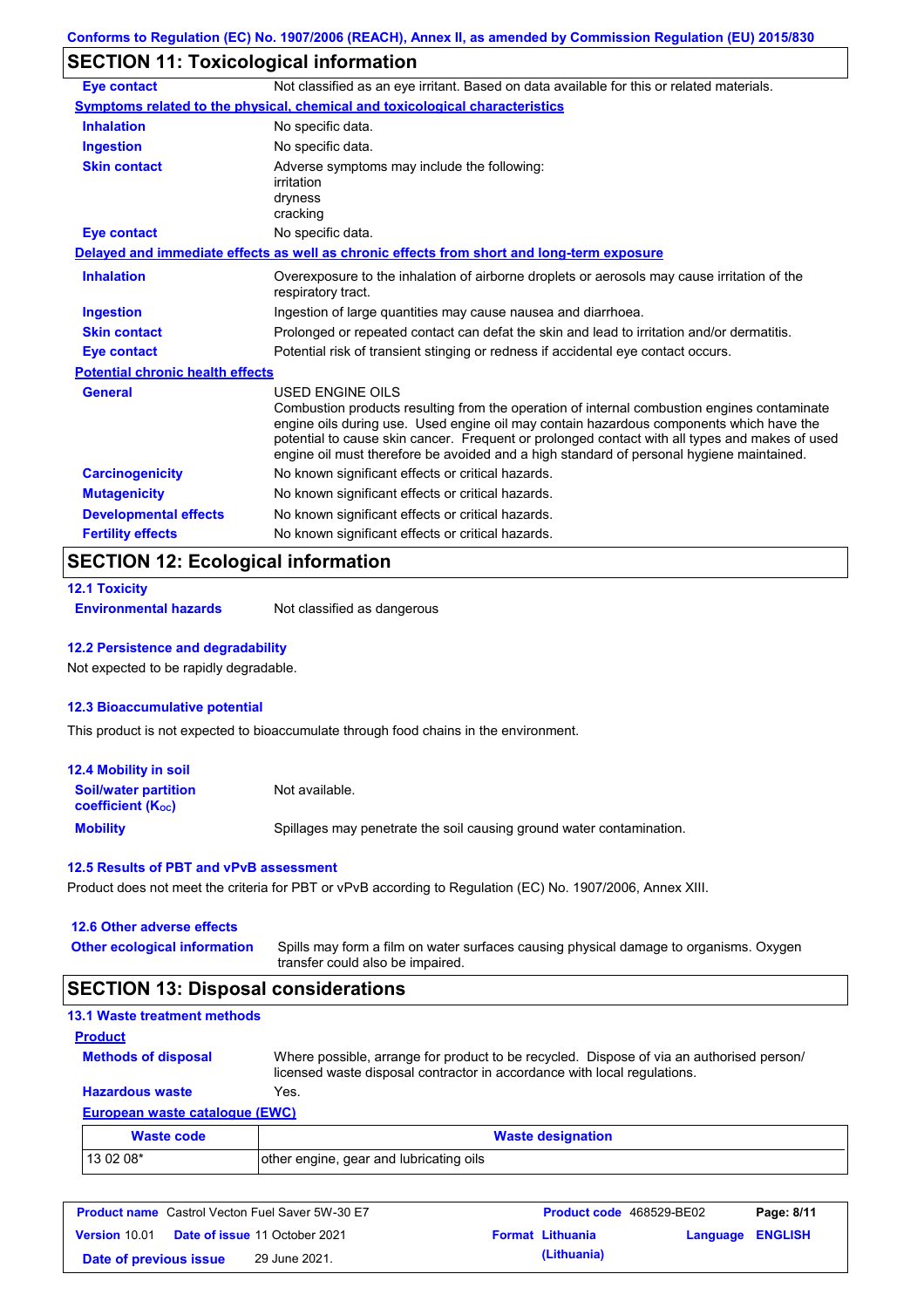## **SECTION 13: Disposal considerations**

However, deviation from the intended use and/or the presence of any potential contaminants may require an alternative waste disposal code to be assigned by the end user.

#### **Packaging**

| <b>Methods of disposal</b> | Where possible, arrange for product to be recycled. Dispose of via an authorised person/<br>licensed waste disposal contractor in accordance with local regulations.                                                                                                                                                                                                                                                                                                                            |
|----------------------------|-------------------------------------------------------------------------------------------------------------------------------------------------------------------------------------------------------------------------------------------------------------------------------------------------------------------------------------------------------------------------------------------------------------------------------------------------------------------------------------------------|
| <b>Special precautions</b> | This material and its container must be disposed of in a safe way. Care should be taken when<br>handling emptied containers that have not been cleaned or rinsed out. Empty containers or<br>liners may retain some product residues. Empty containers represent a fire hazard as they may<br>contain flammable product residues and vapour. Never weld, solder or braze empty containers.<br>Avoid dispersal of spilt material and runoff and contact with soil, waterways, drains and sewers. |
| <b>References</b>          | Commission 2014/955/EU<br>Directive 2008/98/EC                                                                                                                                                                                                                                                                                                                                                                                                                                                  |

## **SECTION 14: Transport information**

|                                           | <b>ADR/RID</b> | <b>ADN</b>     | <b>IMDG</b>    | <b>IATA</b>    |
|-------------------------------------------|----------------|----------------|----------------|----------------|
| 14.1 UN number                            | Not regulated. | Not regulated. | Not regulated. | Not regulated. |
| 14.2 UN proper<br>shipping name           |                |                | ۰              |                |
| <b>14.3 Transport</b><br>hazard class(es) |                |                | -              |                |
| <b>14.4 Packing</b><br>group              |                |                | -              |                |
| 14.5<br><b>Environmental</b><br>hazards   | No.            | No.            | No.            | No.            |
| <b>Additional</b><br><b>information</b>   |                |                |                |                |

**14.6 Special precautions for user** Not available.

| <b>14.7 Transport in bulk</b> | Not available. |
|-------------------------------|----------------|
| according to <b>IMO</b>       |                |
| <b>instruments</b>            |                |

### **SECTION 15: Regulatory information**

**15.1 Safety, health and environmental regulations/legislation specific for the substance or mixture**

#### **Other regulations REACH Status** The company, as identified in Section 1, sells this product in the EU in compliance with the current requirements of REACH. **EU Regulation (EC) No. 1907/2006 (REACH) Annex XIV - List of substances subject to authorisation Substances of very high concern** None of the components are listed. All components are listed or exempted. **United States inventory** All components are active or exempted. **(TSCA 8b) Australia inventory (AICS)** None of the components are listed. **Annex XIV EU Regulation (EC) No. 1907/2006 (REACH) Annex XVII - Restrictions on the manufacture, placing on the market and use of certain dangerous substances, mixtures and articles** Not applicable. **Product name** Castrol Vecton Fuel Saver 5W-30 E7 **Product Code 468529-BE02 Page: 9/11 Version** 10.01 **Date of issue** 11 October 2021 **Format Lithuania Language ENGLISH Date of previous issue (Lithuania)** 29 June 2021.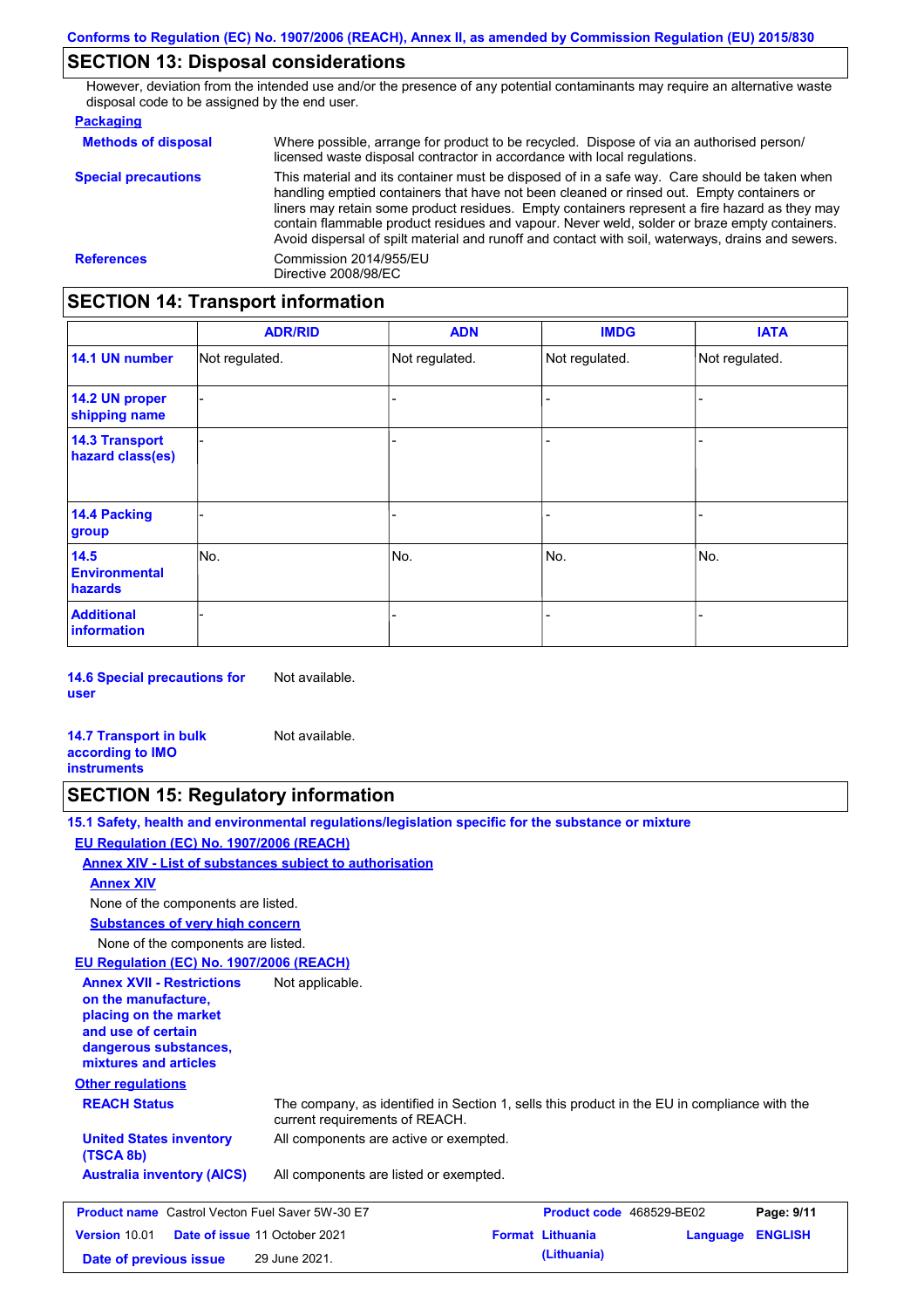# **SECTION 15: Regulatory information**

| <b>Canada inventory</b>                                         | All components are listed or exempted. |
|-----------------------------------------------------------------|----------------------------------------|
| <b>China inventory (IECSC)</b>                                  | All components are listed or exempted. |
| <b>Japan inventory (ENCS)</b>                                   | All components are listed or exempted. |
| <b>Korea inventory (KECI)</b>                                   | All components are listed or exempted. |
| <b>Philippines inventory</b><br>(PICCS)                         | All components are listed or exempted. |
| <b>Taiwan Chemical</b><br><b>Substances Inventory</b><br>(TCSI) | All components are listed or exempted. |
| Ozone depleting substances (1005/2009/EU)                       |                                        |
| Not listed.                                                     |                                        |
| Prior Informed Consent (PIC) (649/2012/EU)                      |                                        |
| Not listed.                                                     |                                        |
| <b>EU - Water framework directive - Priority substances</b>     |                                        |
| None of the components are listed.                              |                                        |
| <b>Seveso Directive</b>                                         |                                        |

This product is not controlled under the Seveso Directive.

| <b>15.2 Chemical safety</b> | A Chemical Safety Assessment has been carried out for one or more of the substances within  |
|-----------------------------|---------------------------------------------------------------------------------------------|
| assessment                  | this mixture. A Chemical Safety Assessment has not been carried out for the mixture itself. |

| <b>Abbreviations and acronyms</b>                      | ADN = European Provisions concerning the International Carriage of Dangerous Goods by                                                                                                                                                     |                          |                            |  |  |
|--------------------------------------------------------|-------------------------------------------------------------------------------------------------------------------------------------------------------------------------------------------------------------------------------------------|--------------------------|----------------------------|--|--|
|                                                        | Inland Waterway                                                                                                                                                                                                                           |                          |                            |  |  |
|                                                        | ADR = The European Agreement concerning the International Carriage of Dangerous Goods by                                                                                                                                                  |                          |                            |  |  |
|                                                        | Road                                                                                                                                                                                                                                      |                          |                            |  |  |
|                                                        | ATE = Acute Toxicity Estimate<br><b>BCF</b> = Bioconcentration Factor<br>CAS = Chemical Abstracts Service<br>CLP = Classification, Labelling and Packaging Regulation [Regulation (EC) No. 1272/2008]<br>CSA = Chemical Safety Assessment |                          |                            |  |  |
|                                                        |                                                                                                                                                                                                                                           |                          |                            |  |  |
|                                                        |                                                                                                                                                                                                                                           |                          |                            |  |  |
|                                                        |                                                                                                                                                                                                                                           |                          |                            |  |  |
|                                                        |                                                                                                                                                                                                                                           |                          |                            |  |  |
|                                                        | CSR = Chemical Safety Report<br>DMEL = Derived Minimal Effect Level                                                                                                                                                                       |                          |                            |  |  |
|                                                        | DNEL = Derived No Effect Level                                                                                                                                                                                                            |                          |                            |  |  |
|                                                        | EINECS = European Inventory of Existing Commercial chemical Substances                                                                                                                                                                    |                          |                            |  |  |
|                                                        | ES = Exposure Scenario                                                                                                                                                                                                                    |                          |                            |  |  |
|                                                        | EUH statement = CLP-specific Hazard statement                                                                                                                                                                                             |                          |                            |  |  |
|                                                        | EWC = European Waste Catalogue                                                                                                                                                                                                            |                          |                            |  |  |
|                                                        | GHS = Globally Harmonized System of Classification and Labelling of Chemicals                                                                                                                                                             |                          |                            |  |  |
|                                                        | IATA = International Air Transport Association                                                                                                                                                                                            |                          |                            |  |  |
|                                                        | IBC = Intermediate Bulk Container                                                                                                                                                                                                         |                          |                            |  |  |
|                                                        | IMDG = International Maritime Dangerous Goods                                                                                                                                                                                             |                          |                            |  |  |
|                                                        | LogPow = logarithm of the octanol/water partition coefficient                                                                                                                                                                             |                          |                            |  |  |
|                                                        | MARPOL = International Convention for the Prevention of Pollution From Ships, 1973 as                                                                                                                                                     |                          |                            |  |  |
|                                                        | modified by the Protocol of 1978. ("Marpol" = marine pollution)                                                                                                                                                                           |                          |                            |  |  |
|                                                        | OECD = Organisation for Economic Co-operation and Development                                                                                                                                                                             |                          |                            |  |  |
|                                                        | PBT = Persistent, Bioaccumulative and Toxic                                                                                                                                                                                               |                          |                            |  |  |
|                                                        | <b>PNEC = Predicted No Effect Concentration</b>                                                                                                                                                                                           |                          |                            |  |  |
|                                                        | REACH = Registration, Evaluation, Authorisation and Restriction of Chemicals Regulation<br>[Regulation (EC) No. 1907/2006]                                                                                                                |                          |                            |  |  |
|                                                        | RID = The Regulations concerning the International Carriage of Dangerous Goods by Rail                                                                                                                                                    |                          |                            |  |  |
|                                                        | <b>RRN = REACH Registration Number</b>                                                                                                                                                                                                    |                          |                            |  |  |
|                                                        | SADT = Self-Accelerating Decomposition Temperature<br>SVHC = Substances of Very High Concern                                                                                                                                              |                          |                            |  |  |
|                                                        | STOT-RE = Specific Target Organ Toxicity - Repeated Exposure                                                                                                                                                                              |                          |                            |  |  |
|                                                        | STOT-SE = Specific Target Organ Toxicity - Single Exposure                                                                                                                                                                                |                          |                            |  |  |
|                                                        | TWA = Time weighted average                                                                                                                                                                                                               |                          |                            |  |  |
|                                                        | UN = United Nations                                                                                                                                                                                                                       |                          |                            |  |  |
|                                                        | $UVCB = Complex\;hydrocarbon\; substance$                                                                                                                                                                                                 |                          |                            |  |  |
|                                                        | VOC = Volatile Organic Compound                                                                                                                                                                                                           |                          |                            |  |  |
|                                                        | vPvB = Very Persistent and Very Bioaccumulative                                                                                                                                                                                           |                          |                            |  |  |
|                                                        | Varies = may contain one or more of the following 64741-88-4 / RRN 01-2119488706-23,                                                                                                                                                      |                          |                            |  |  |
|                                                        | 64741-89-5 / RRN 01-2119487067-30, 64741-95-3 / RRN 01-2119487081-40, 64741-96-4/ RRN                                                                                                                                                     |                          |                            |  |  |
|                                                        | 01-2119483621-38, 64742-01-4 / RRN 01-2119488707-21, 64742-44-5 / RRN                                                                                                                                                                     |                          |                            |  |  |
| <b>Product name</b> Castrol Vecton Fuel Saver 5W-30 E7 |                                                                                                                                                                                                                                           | Product code 468529-BE02 | Page: 10/11                |  |  |
| <b>Version 10.01</b>                                   | <b>Date of issue 11 October 2021</b>                                                                                                                                                                                                      | <b>Format Lithuania</b>  | <b>ENGLISH</b><br>Language |  |  |

**Date of previous issue (Lithuania)** 29 June 2021.